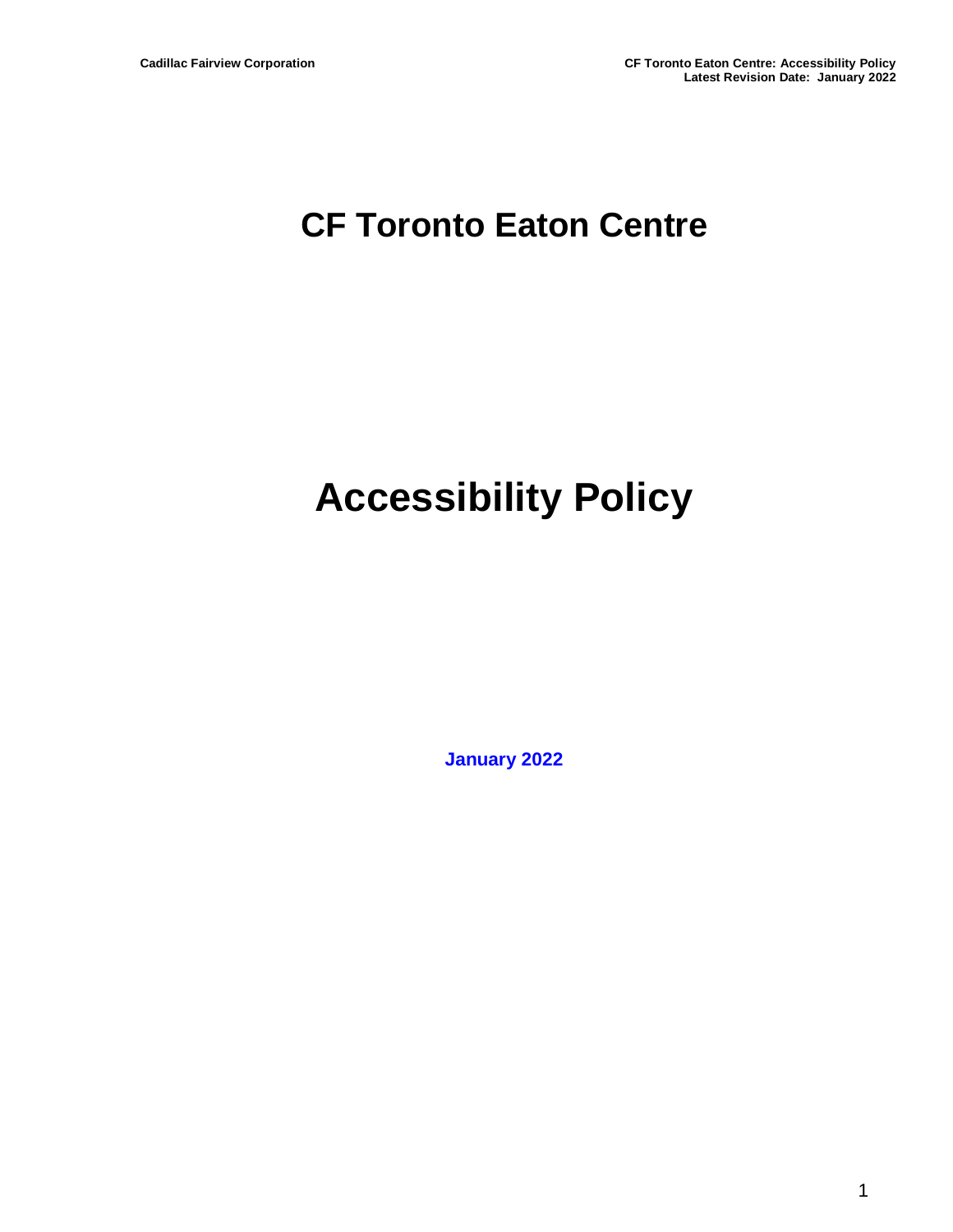#### **TABLE OF CONTENTS**

#### **Accessibility Policy**

#### **In Compliance with AODA O. Reg. 429/07 and O. Reg. 191/11**

#### **Up to and Including Compliance Deadlines of 2012-December 2022**

| 1.0 |                                                                               |
|-----|-------------------------------------------------------------------------------|
| 2.0 |                                                                               |
| 3.0 |                                                                               |
| 4.0 |                                                                               |
| 4.1 |                                                                               |
| 4.2 |                                                                               |
| 4.3 |                                                                               |
| 4.4 |                                                                               |
| 4.5 |                                                                               |
| 5.0 |                                                                               |
| 5.1 |                                                                               |
| 5.2 |                                                                               |
| 6.0 |                                                                               |
| 6.1 |                                                                               |
| 6.2 | Individualized Emergency Response Plans for Cadillac Fairview Employees<br>15 |
| 7.0 |                                                                               |
| 8.0 |                                                                               |
| 9.0 | Multi-Year Accessibility Plan and Annual Progress Reports 17                  |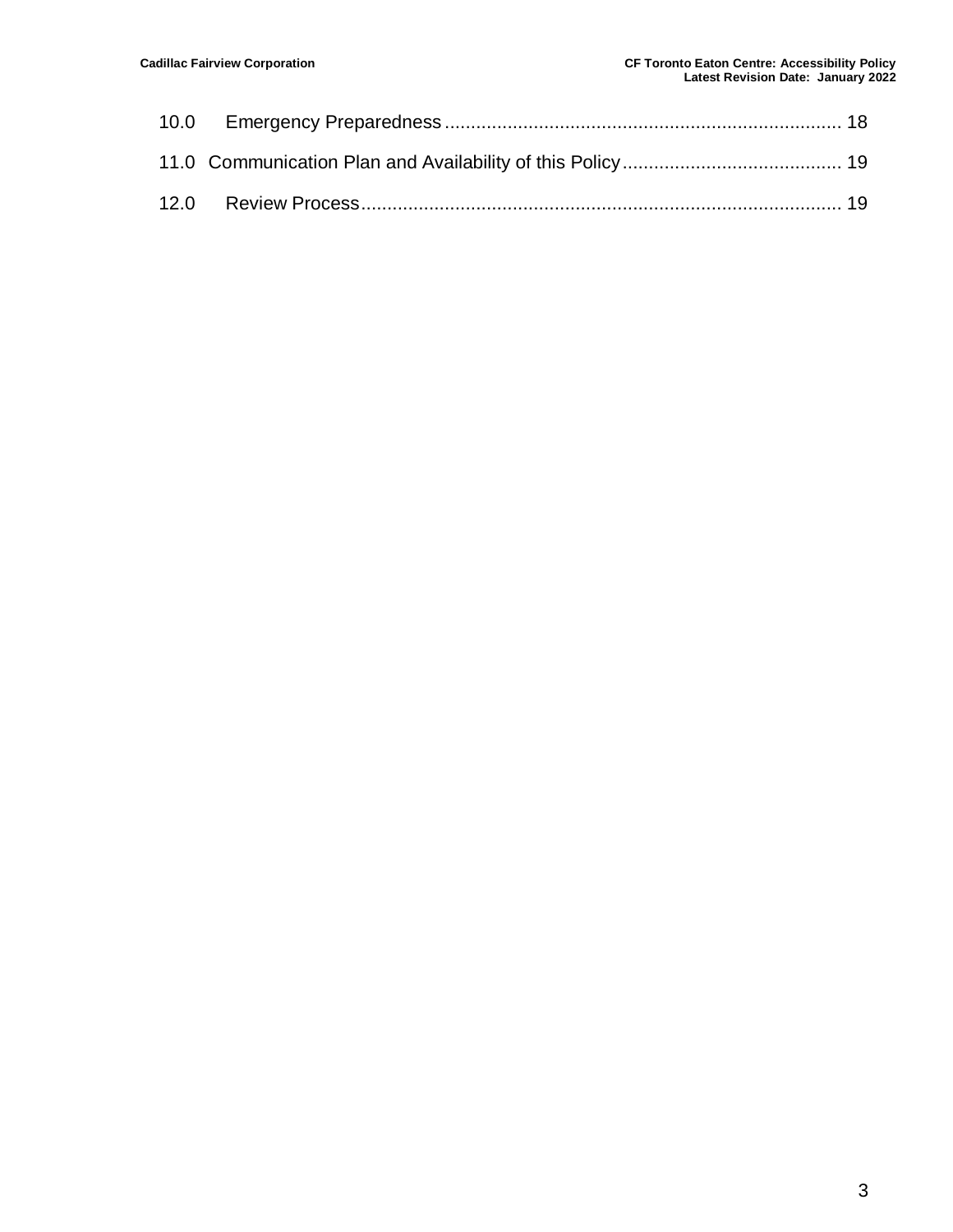## **Executive Summary**

<span id="page-3-0"></span>The Accessibility for Ontarians with Disabilities Act, 2005 (AODA) is a law passed by the Ontario legislature that is intended to facilitate full accessibility throughout the Province of Ontario for persons with disabilities by 2025.

The AODA will achieve this aim by developing, implementing and regulating Accessibility Standards that will guide the principles and requirements of creating accessibility in the following areas:

- customer service
- information and communications
- transportation
- built environment
- employment

Accessibility Standards will be established by regulation under the Act and will be coordinated with staggering deadlines. It is important to note that 2025 is a proposed end date and obligated organizations will be required to meet accessibility requirements with much earlier timelines.

The first regulated accessibility standard established under the authority of AODA is the Accessibility Standards for Customer Service, Ontario Regulation 429/07, which came into effect on January 1, 2008 and requires compliance by January 1, 2012. In summary, the Regulation requires the creation of an accessible customer service policy and training of all staff, agents and volunteers who provide goods and services on behalf of CF Toronto Eaton Centre.

The second regulated accessibility standard established under the AODA is the Integrated Accessibility Standard, Ontario Regulation O. Reg. 191/11. The Integrated Standard was introduced on June 7, 2011. The Integrated Standard has staggered deadlines beginning in January 2012 and ending in January 2021. This Standard includes the following areas:

- Information and Communications
- Employment
- Transportation (not applicable to Cadillac Fairview) and
- Design of Public Spaces O. Reg. 413/12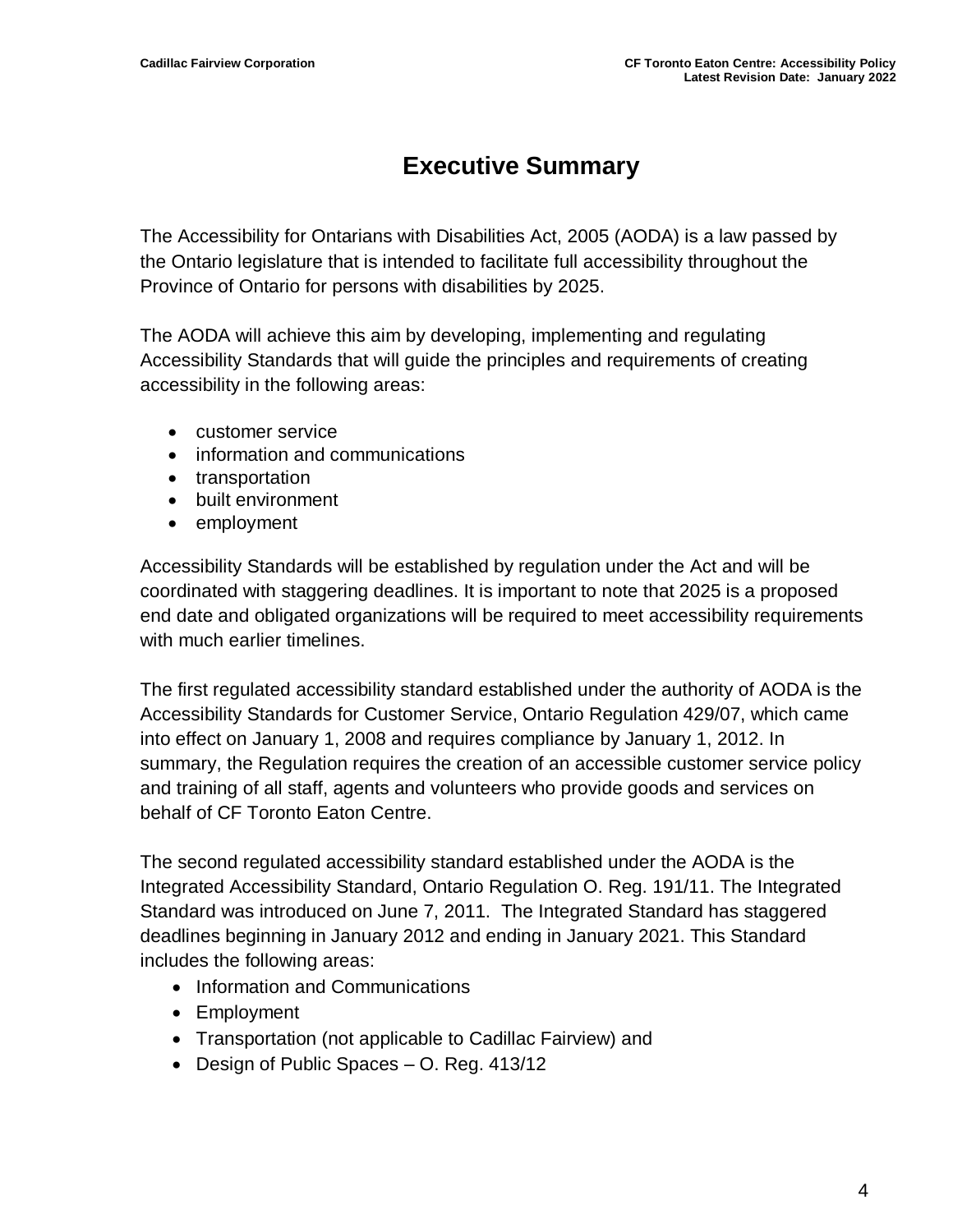CF Toronto Eaton Centre is the premier shopping centre in the heart of downtown Toronto, located at 220 Yonge St. CF Toronto Eaton Centre is centrally located to serve the shopping needs of nearby communities. CF Toronto Eaton Centre has over 250+ stores including Hudson's Bay, Nordstrom, & Saks Fifth Avenue. This document outlines CF Toronto Eaton Centre's commitment, as well as, procedures and practices in ensuring accessibility to customers and employees with disabilities.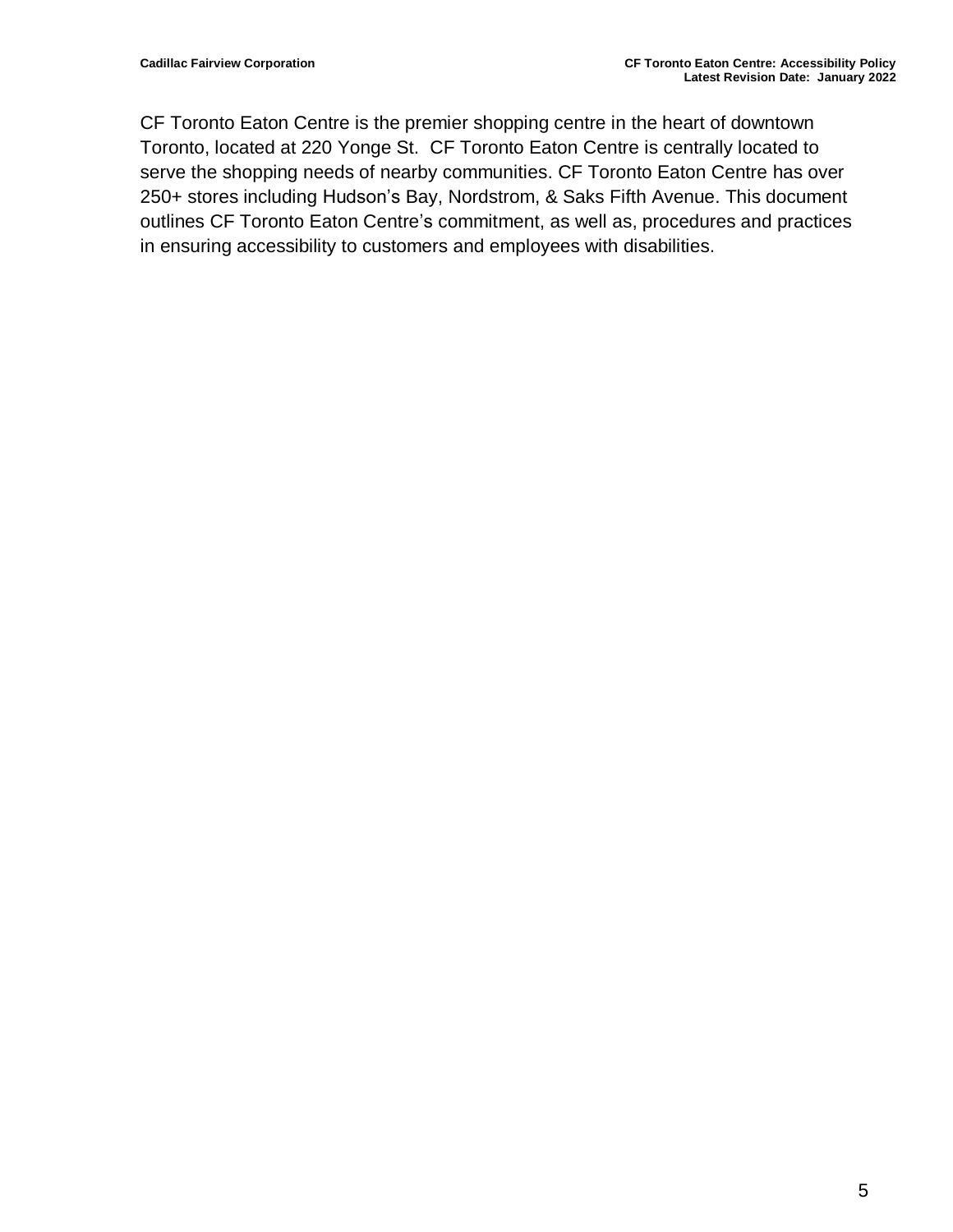#### **CF Toronto Eaton Centre**

#### **Accessibility Policy**

#### <span id="page-5-0"></span>**1.0 Policy – Purpose and Scope**

This policy updates CF Toronto Eaton Centre existing Accessible Customer Service Policy. This policy implements the requirements of both the Accessible Customer Service Standard and the Integrated Accessibility Standards (Information and Communication, Employment, Transportation, Design of Public Spaces), Ontario Regulation 429/07, Ontario Regulation 191/11 and Ontario Regulation 413/12 under the Accessibility for Ontarians with Disabilities Act, 2005 (AODA).

#### <span id="page-5-1"></span>**2.0 Definitions**

#### **"Disability"** means:

- (a) any degree of physical disability, infirmity, malformation or disfigurement that is caused by bodily injury, birth defect or illness and, without limiting the generality of the foregoing, includes diabetes mellitus, epilepsy, a brain injury, any degree of paralysis, amputation, lack of physical coordination, blindness, or visual impediment, deafness or hearing impediment, muteness or speech impediment, or physical reliance on a guide dog or other animal or on a wheelchair or other remedial appliance or device,
- (b) a condition of mental impairment or a developmental disability,
- (c) a learning disability, or a dysfunction in one or more of the processes involved in understanding or using symbols or spoken language,
- (d) a mental disorder, or
- (e) an injury or disability for which benefits were claimed or received under the insurance plan established under the Workplace Safety and Insurance Act, 1997.

The above includes disabilities of different severity, visible as well as non-visible disabilities, and disabilities the effects of which may come and go.

Information about any person's disability is personal and private and must be treated confidentially.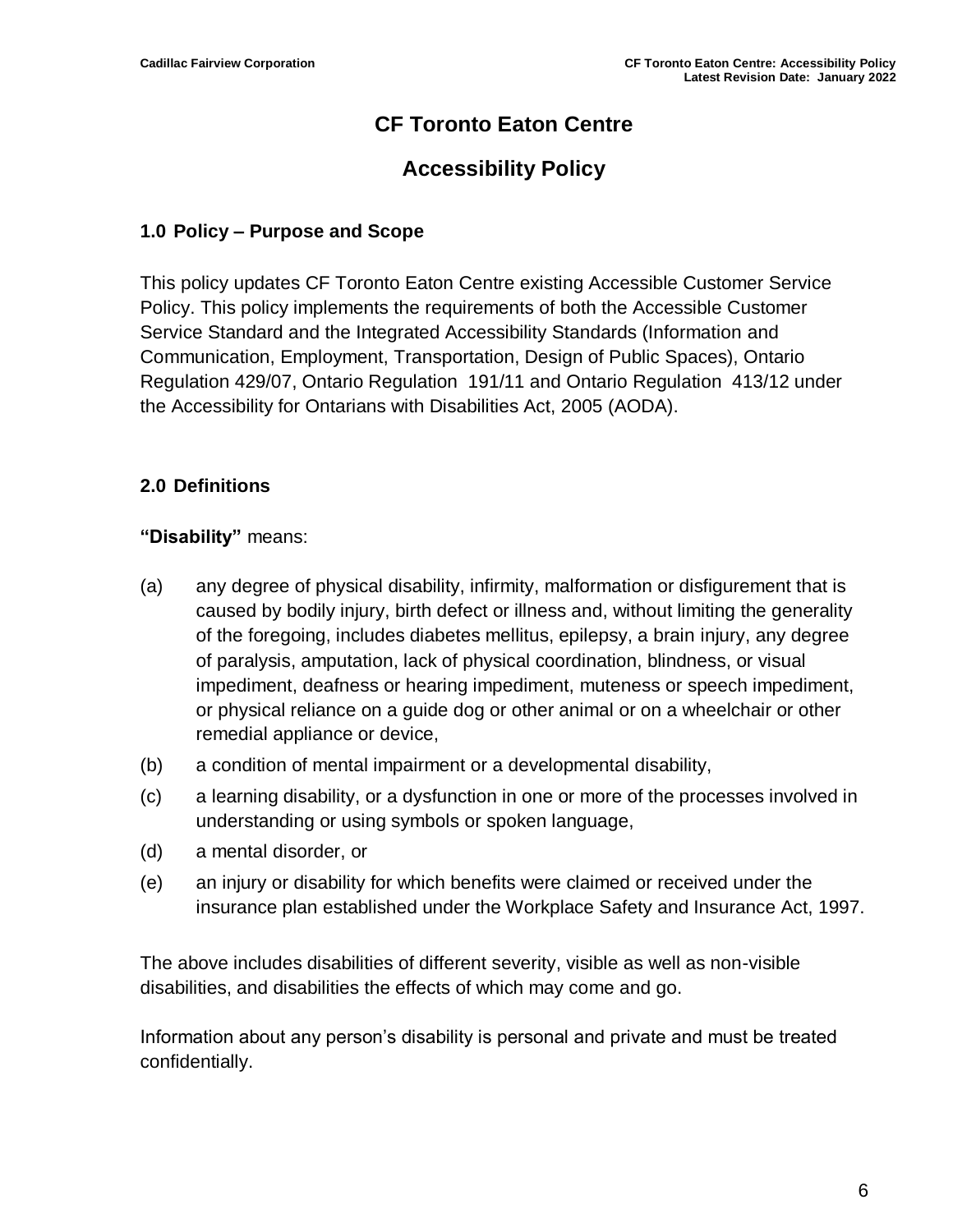#### <span id="page-6-0"></span>**3.0 CF Toronto Eaton Centre Commitment to Accessibility**

In fulfilling our mission, CF Toronto Eaton Centre strives at all times to provide its goods and services in a way that respects the dignity and independence of people with disabilities. CF Toronto Eaton Centre is committed to giving people with disabilities the same opportunity or reasonable alternative to access our goods and services and allowing them to benefit from the same or similar services, in the same place and in a similar way as other visitors.

It is the policy of CF Toronto Eaton Centre to promote accessibility for people with disabilities based upon the core principles of dignity, independence, inclusion, integration, responsiveness and equality of opportunity.

CF Toronto Eaton Centre is committed to compliance with AODA and its accessibility standards. We shall provide accessibility and accommodation for persons with disabilities through AODA's customer service standard, integrated accessibility standard and all other standards as they are developed, and in accordance with the requirements of the Ontario Human Rights Code.

CF Toronto Eaton Centre is committed to excellence in serving all customers, including people with disabilities, and shall carry out its functions and responsibilities in compliance with AODA's Accessibility Standards for Customer Service and Integrated Accessibility Standards as follows:

#### <span id="page-6-1"></span>**4.0 Accessible Customer Service Policy**

#### <span id="page-6-2"></span>**4.1 Communicating with People with Disabilities**

CF Toronto Eaton Centre shall take reasonable steps to communicate with persons with disabilities in ways that take into account their disability and accessibility needs.

CF Toronto Eaton Centre shall also ensure that all staff, volunteers and others dealing with the public on behalf of CF Toronto Eaton Centre are properly trained in how to communicate with visitors with various types of disabilities.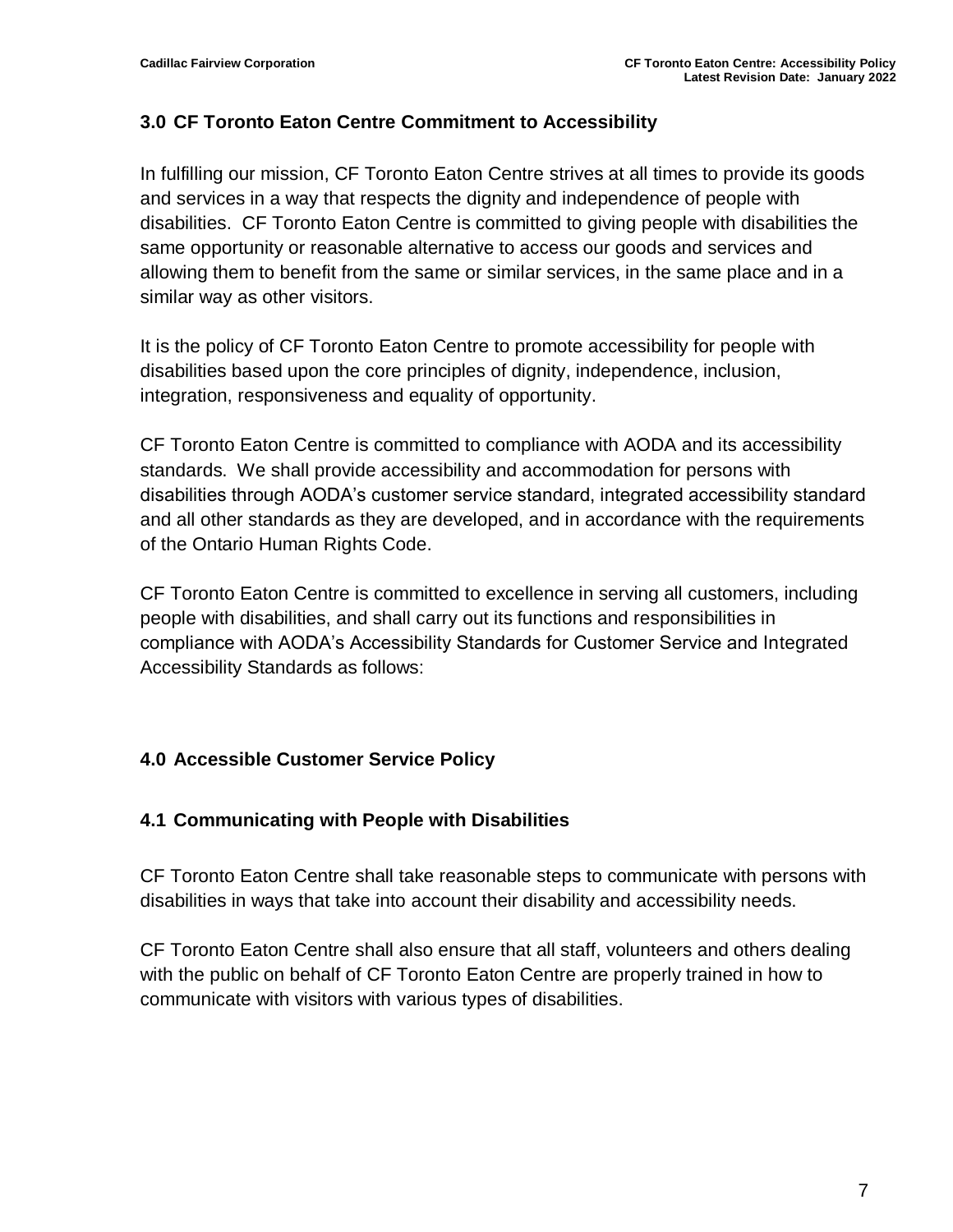#### <span id="page-7-0"></span>**4.2 Assistive Devices**

For the purposes of this policy:

**"Medical aid"** means: An assistive device including respirators and portable oxygen supplies.

**"Mobility assistive device"** means: A cane, walker or similar aid.

**"Personal Assistive Devices"** means: Any aids including communication, cognition, personal mobility, medical or technical aids that are used to increase, maintain, or improve the functional abilities of persons with disabilities. Assistive devices include, but are not limited to: wheelchairs, walkers, speech synthesizers, TTYs (Telephone Typewriters or Telephone Teletypes), computer technologies, canes and hearing devices.

CF Toronto Eaton Centre is committed to serving people with disabilities, who use assistive devices to obtain, use or benefit from its goods and services.

People with disabilities are permitted and encouraged to use their own personal assistive devices to access our facilities and goods and services. Assistive devices such as communication aids, cognition aids, personal mobility aids and medical aids are allowed to be used at all of our facilities where access is possible at the venue.

CF Toronto Eaton Centre will ensure the public is informed of any and all assistive devices that are available for their use while at CF Toronto Eaton Centre. Wheelchairs are available on loan but require photo identification (passport, Driver's license, or Permanent Resident card) and a \$40.00 cash deposit. Upon return of the equipment borrowed, the full deposit will be refunded. These are available at the Guest Services desk, located on Level 2.

CF Toronto Eaton Centre will also ensure the public is informed of accessibility features available for their use while at CF Toronto Eaton Centre including elevator and accessible washroom locations.

CF Toronto Eaton Centre shall also ensure that staff knows how to use assistive devices that are available to customers of CF Toronto Eaton Centre and where to locate elevators and accessible washrooms within the facility.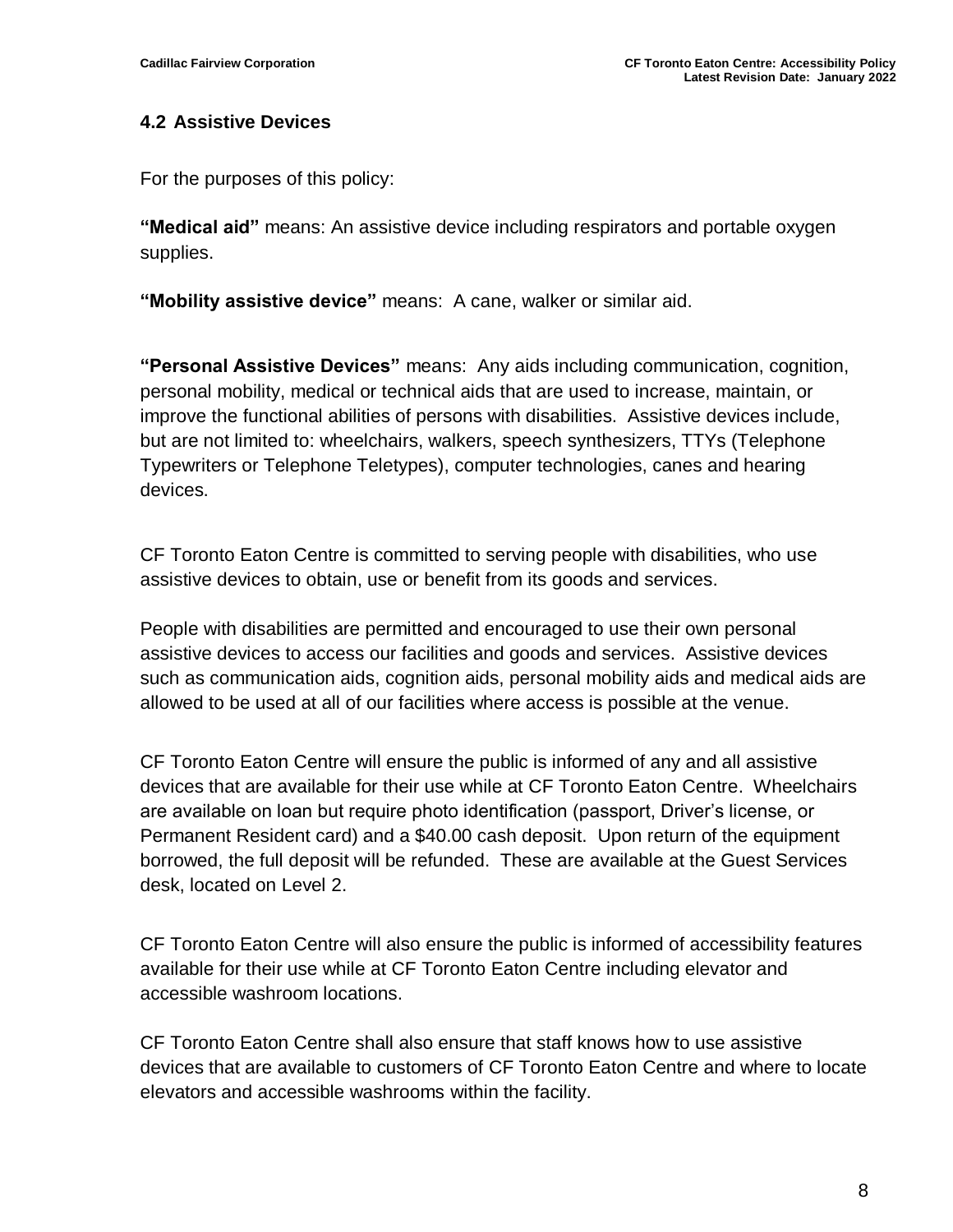CF Toronto Eaton Centre shall also ensure that all staff and agents serving the public on behalf of CF Toronto Eaton Centre are properly trained and familiar with various assistive devices that may be used by customers with disabilities while accessing its goods and services.

#### <span id="page-8-0"></span>**4.3 Service Animals**

For the purposes of this policy a:

**"Guide Dog"** means: A guide dog as defined in section 1 of the *Blind Persons Rights' Act.*

**"Service Animal"** means: An animal that is of service to a person with a disability where it is readily apparent that the animal is used by the person for reasons relating to his or her disability. Verification of a service animal's status can be provided by way of government certification or by a letter from a physician or nurse confirming the animal is required. It is *"readily apparent"* that an animal is a service animal when it is obvious by its appearance or by what it is doing. For example, it may be readily apparent that an animal is a service animal if it is wearing a harness, saddles bags, a sign that identifies it as a service animal or has a certificate or identification card from a service animal training school or an identification card from the Attorney General of Ontario. It may also be readily apparent if a person is using the animal to assist him or her in doing things, such as opening doors or retrieving items.

A visitor to CF Toronto Eaton Centre can to be accompanied by his or her guide dog or other service animal within all areas of CF Toronto Eaton Centre except where areas are restricted to employees or prohibited by law.

Ontario Regulation 562 under the Health Protection and Promotion Act states that animals are not allowed in places where food is manufactured, prepared, processed, handled, served, displayed, stored, sold or offered for sale. It does make an exception for service animals to allow them to go where food is normally served, sold or offered for sale.

There may be rare circumstances where, for the reasons of health and safety of another person, someone with a service animal may be excluded. In these rare situations, CF Toronto Eaton Centre's Security Manager shall be immediately notified. The Security Manager shall consider all relevant factors and options in trying to find a solution that meets the needs of both individuals.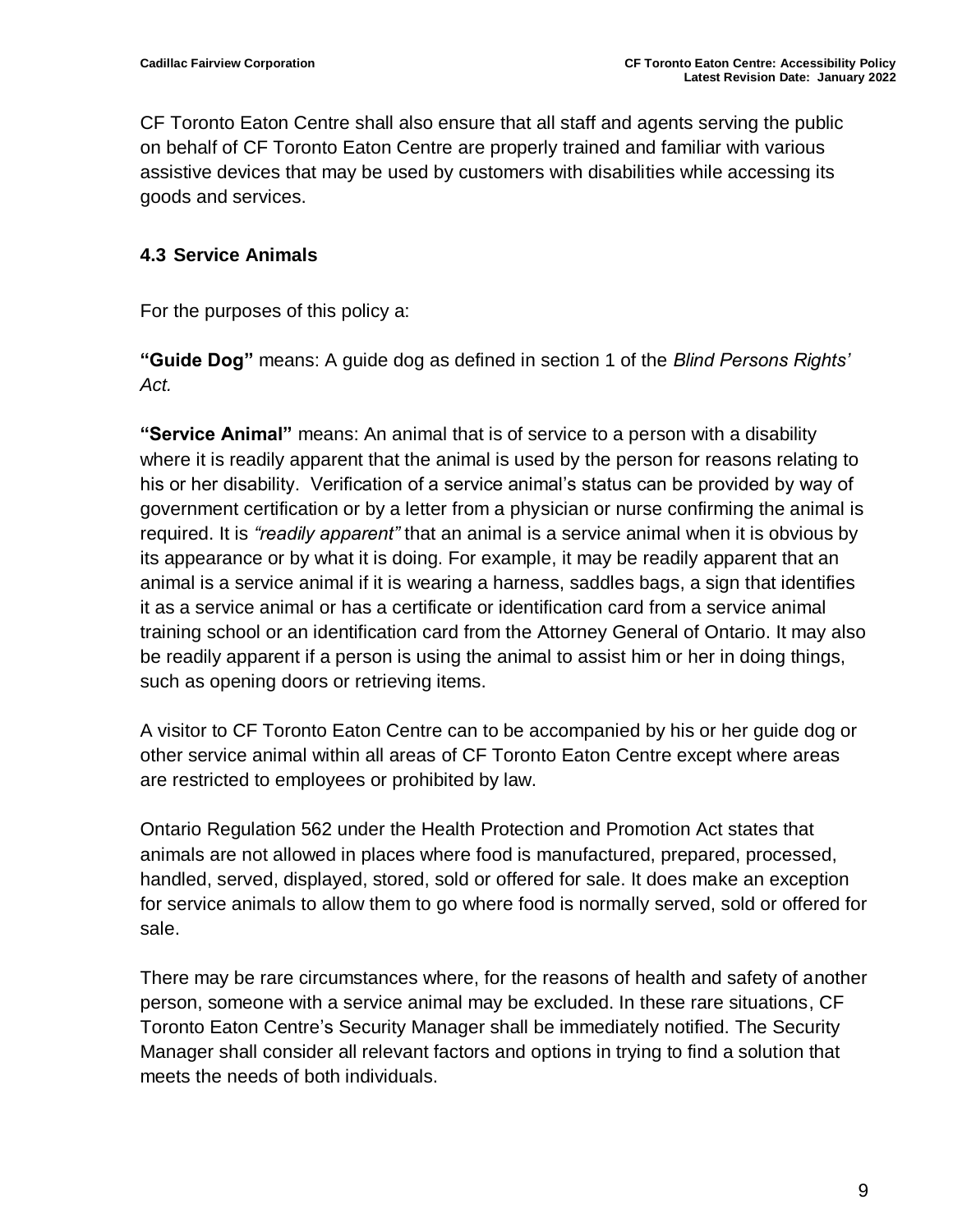#### <span id="page-9-0"></span>**4.4 Support Persons**

For the purposes of this policy a:

**"Support Person"** means: Any one person who accompanies a person with a disability in order to help that individual with communication, mobility, personal care or medical needs or with access to goods or services.

A support person may assist a person with a disability in using the washroom or change room or assist a person with speech impairment to facilitate communication. A support person may be a paid professional, a volunteer, a family member or friend of the person with a disability.

At no time shall a person with a disability who is accompanied by a support person be prevented from having access to his or her support person while on CF Toronto Eaton Centre premises.

#### <span id="page-9-1"></span>**4.5 Notification of Disruptions in Service**

Persons with disabilities often rely on specific facilities and services at CF Toronto Eaton Centre and as such, disruption in their operations may negatively affect the customer experience while visiting the centre. Elevators, Personal Elevating Devices, Perimeter Access, Barrier Free Washrooms, Water, and Heating & Air-conditioning are among those services and as such; disruption in their operations must be communicated appropriately.

All CF Toronto Eaton Centre administration staff, customer service and building operations personnel will be informed immediately upon identifying that one of the above facility services are disrupted.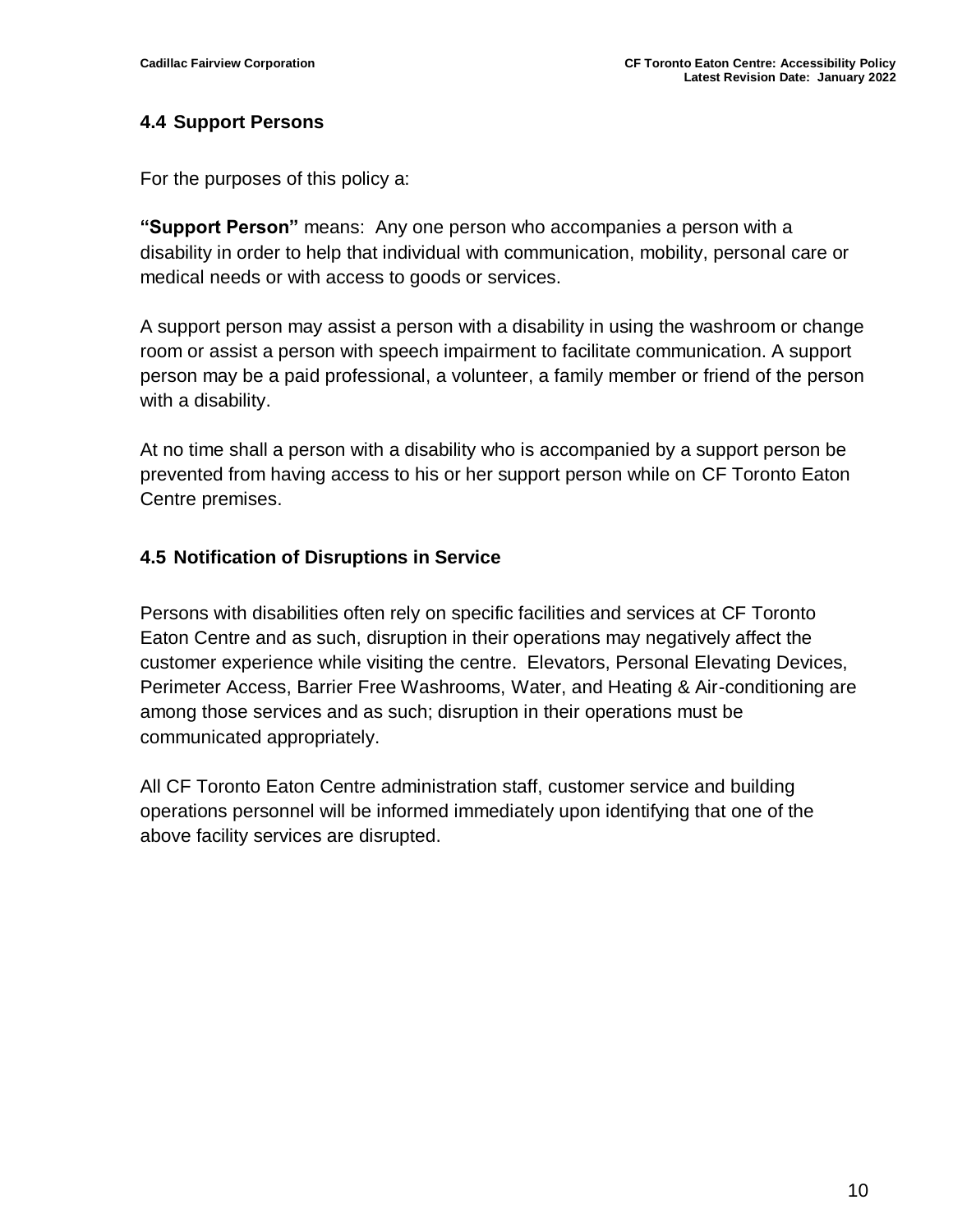#### **4.5.1 Notice of a Planned Service Disruption to Base Building Accessibility Services**

- 1) Internal Department heads for Operations and Security & Life Safety shall notify of any planned or future disruptions in advance of 7 days.
- 2) Members of Operations, Security & Life Safety and Guest Services shall notify Tenants by way of e-mail and / or written memorandum of the disruption.
- 3) The tenant communication shall contain the following information;
	- i) How long the disruption is expected to last;
	- ii) What alternative facilities or services exist.
- 4) Individual tenants will communicate internally to its staff and advise staff to contact stakeholders and clients scheduled for appointments about the service disruption as applicable.
- 5) As a general rule, planned disruptions shall be communicated to affected tenants in advance of seven days. Tenant contacts are responsible for their respective internal communications.
- 6) Upon restoration of the service Members of Operations, Security & Life Safety and Guest Services shall notify the tenant contacts via email or written memorandum and advise that the service disruption has ended.
- 7) CF Toronto Eaton Centre shall notify the public in advance of any planned service disruptions, by way of posting on the property's website any planned or future work that may affect these services and posting signage at the entrances closest to facility affected by the planned disruption. Notice should include:
	- i) the reason for the disruption
	- ii) its anticipated duration
	- iii) a description of alternative facilities or services, if available.

#### **4.5.2 Notice of an Unplanned (Unexpected or Emergency) Disruption to Base Building Accessibility Services**

Once an unplanned disruption of base building services has been identified, notice should be provided as soon as possible to ensure timely notification to Tenant Contacts.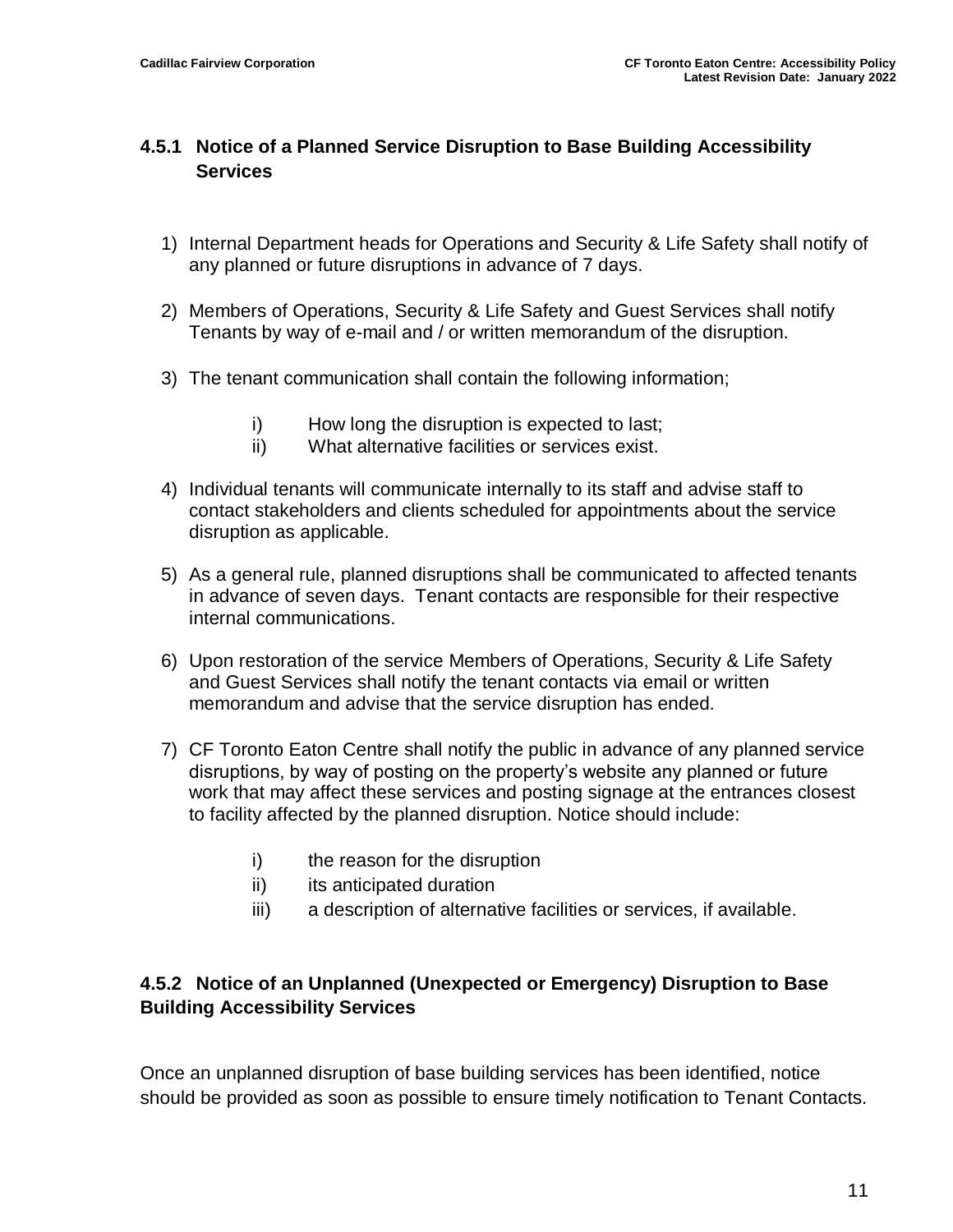- 1) CF Toronto Eaton Centre's Internal Department Heads are to notify Security & Life Safety Manager and Operations Manager of any unplanned disruptions.
- 2) The Members of Operations, Security & Life Safety and Guest Services shall notify Tenant Contacts by way phone and/or written communication.
- 3) The tenant communication and / or Emergency Notification System message shall contain the following information;
	- iii) How long the disruption is expected to last;
	- iv) What alternative facilities or services exist.
- 4) Individual tenants will communicate internally to its staff and advise staff to contact stakeholders and clients about the service disruption as applicable.
- 5) Upon restoration of the service disruption Members of Operations, Security & Life Safety and Guest Services shall notify the tenant contacts via email or written memorandum and advise that the service disruption has ended.

#### **4.5.3 Tenant Service Disruption – Isolated to specific Tenant / Floor**

- 1) CF Toronto Eaton Centre's Tenant or applicable representative to notify Operations Manager and/or Security Manager of the disruption.
- 2) Security & Life Safety Manager to begin investigation to determine if the service disruption is isolated or building wide.
- 3) If the disruption is identified as being isolated, tenant notifications shall be made to the affected areas by way of email or written memorandum.
- 4) The tenant communication and / or Emergency Notification System message shall contain the following information:
	- v) How long the disruption is expected to last;
	- vi) What alternative facilities or services exist.
- 5) If the disruption affects the tenant's capability of conducting business, Operations Manager and / or Security & Life Safety Manager shall also provide notification within the Common Area of the affected devices with the intent of notifying visitors of the disruption prior to attending the tenant suite.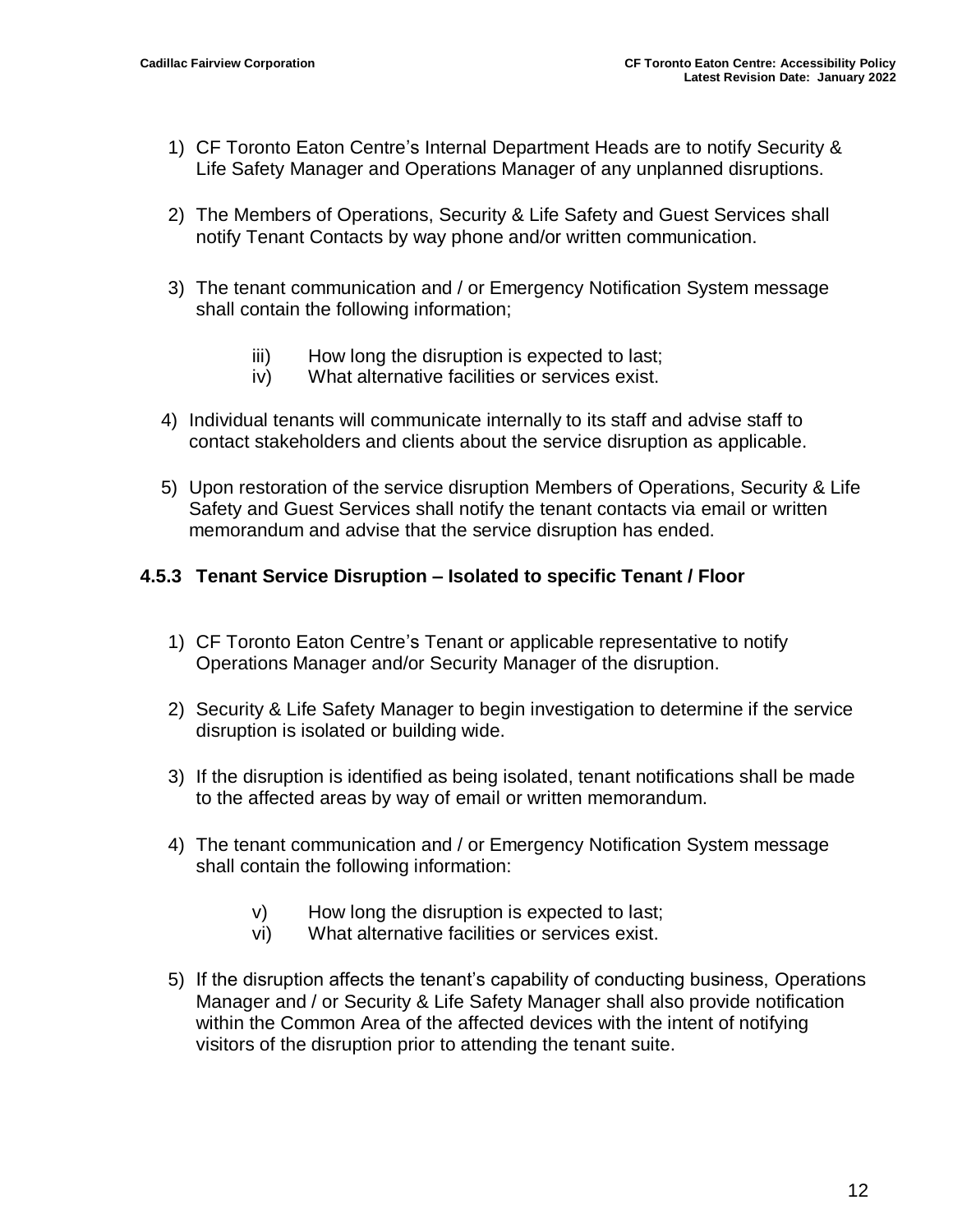- 6) Individual tenants will communicate internally to its staff and advise staff to contact stakeholders and clients scheduled for appointments about the service disruption as applicable.
- 7) Upon restoration of the service disruption, Security Manager shall notify the tenant contacts via email or written memorandum and advise that the service disruption has ended. All applicable signage shall be removed at such time.
- 8) CF Toronto Eaton Centre will inform members of the public who are on-site of any unplanned disruptions in the following ways:
- Facilities and Service disruptions will be posted on the CF Toronto Eaton Centre website; https://shops.cadillacfairview.com/property/cf-toronto-eatoncentre/accessibility
- Signage will be posted at all six public exterior entrances to the mall
- Signage will be posted in the interior of the mall where customers may have entered through stores that have public exterior entrances.

#### <span id="page-12-0"></span>**5.0 Information and Communication Policy**

For the purposes of this policy an:

**"Accessible Communication Supports"** means: Captioning, alternative and augmentative communication supports, plain language, sign language and other supports that facilitate effective communications.

**"Accessible Formats"** means: Large print, clear text, recorded audio and electronic formats, Braille and other formats usable by persons with disabilities.

**"Extranet website"** means a controlled extension of the intranet, or internal network of an organization to outside users over the Internet;

**"Internet website"** means a collection of related web pages, images, videos or other digital assets that are addressed relative to a common Uniform Resource Identifier (URI) and is accessible to the public;

**"Intranet website"** means an organization's internal website that is used to privately and securely share any part of the organization's information or operational systems within the organization and includes extranet websites;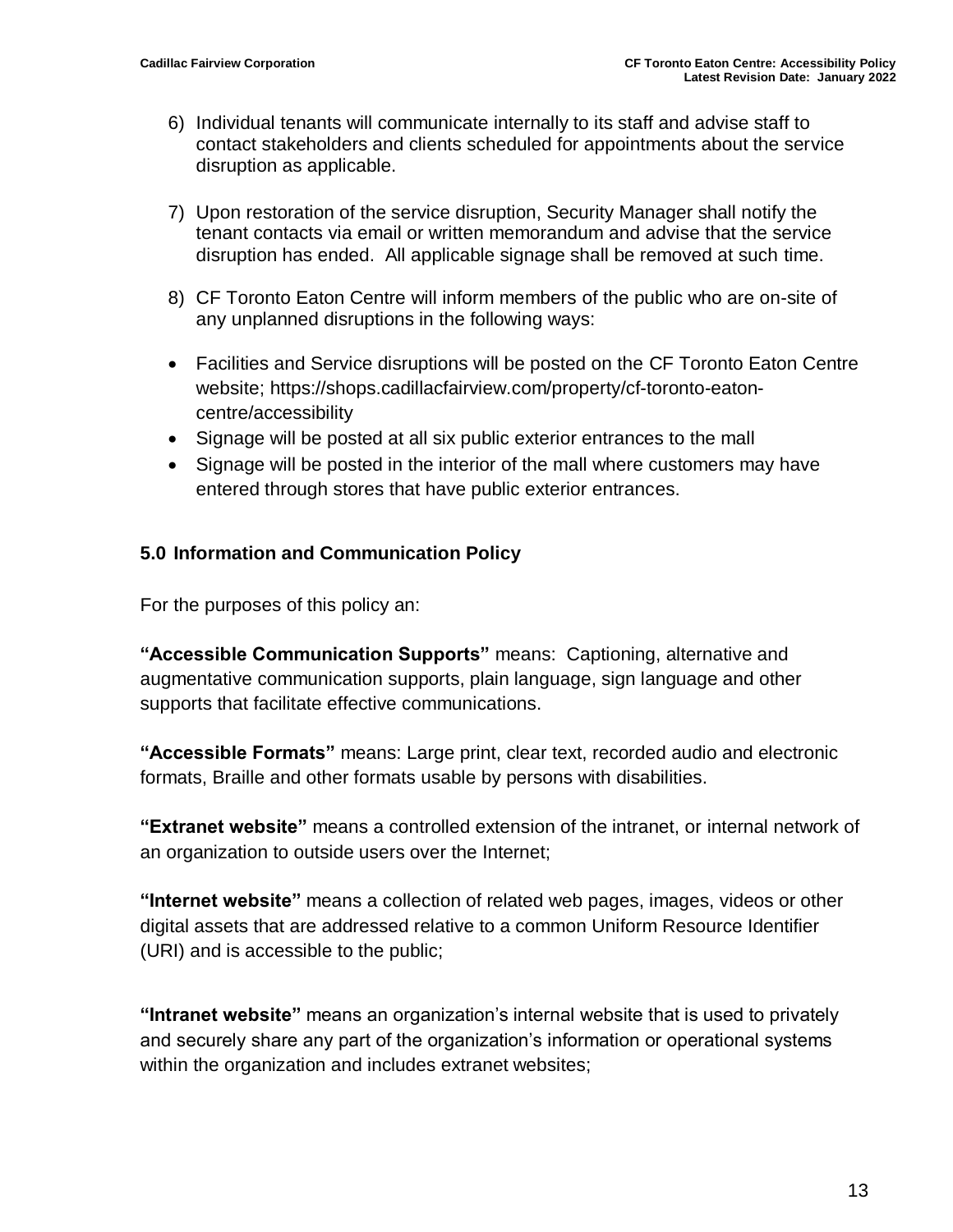**"New internet website"** means either a website with a new domain name or a website with an existing domain name undergoing a significant refresh;

**"New intranet website"** means either an intranet website with a new domain name or an intranet website with an existing domain name undergoing a significant refresh;

#### <span id="page-13-0"></span>**5.1 Website Accessibility**

Beginning January 1, 2014, any new website design, new internet website or intranet website, or web-based applications that Cadillac Fairview controls directly or through a contractual relationship that allows for modification of a product will also conform to W3C WCAG 2.0 Level A.

#### <span id="page-13-1"></span>**5.2 Availability of Information in Alternate Format**

CF Toronto Eaton Centre information will be made available to the public in an accessible format or via accessible communication support upon request. Timeframes for providing these formats will be dependent upon the format requested but will be provided as soon as is practicable.

#### <span id="page-13-2"></span>**6.0 Employment Policy**

Accommodation **shall** be provided to applicants selected to participate in assessment or selection process, upon request. Suitable accommodation **shall** be provided in manner that takes applicant's accessibility needs.

Successful applicant **shall** be informed of availability of accommodation and **shall** be provided with accommodation policy when making offer of employment.

#### <span id="page-13-3"></span>**6.1 Workplace Emergency Response Information**

Workplace Emergency procedures, plans and safety information will be made available to CF Toronto Eaton Centre staff in an accessible format or via accessible communication support upon request. Timeframes for this information will be dependent upon the format requested but will be provided as soon as is practicable.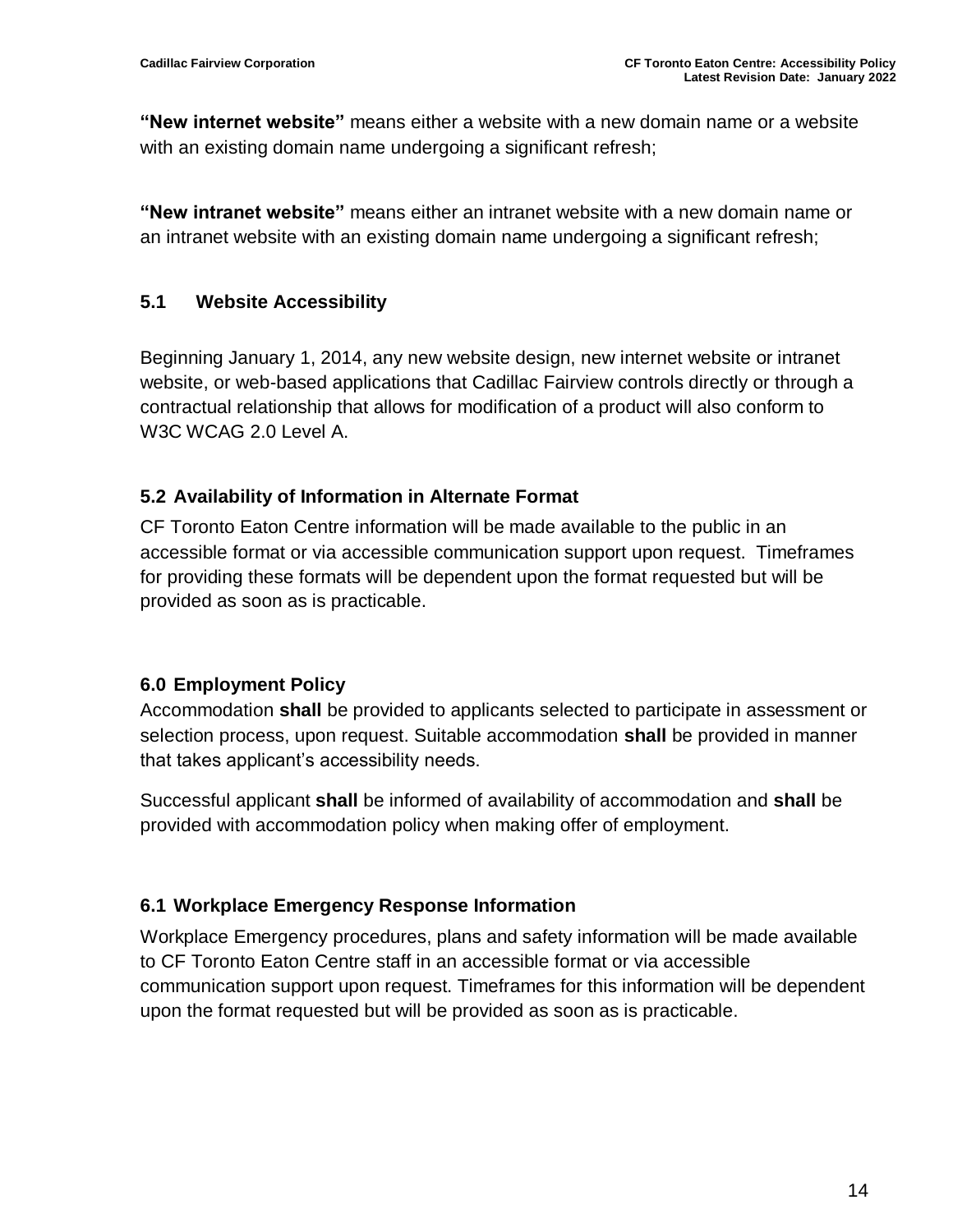#### <span id="page-14-0"></span>**6.2 Individualized Emergency Response Plans for Cadillac Fairview Employees**

CF Toronto Eaton Centre's staff with disabilities that may require assistance in an emergency situation are encouraged to identify their accessibility needs to their immediate supervisor so that individualized emergency accommodation plans can be created. Individualized plans will be created using the company's template. The emergency response plan may include other employees assisting the person with the disability. With the consent of the employee requesting assistance, the emergency response plan shall be shared with individuals designated to provide assistance. This information will be maintained confidentially.

#### <span id="page-14-1"></span>**7.0 Training**

In maintaining CF Toronto Eaton Centre's commitment in ensuring the "customer experience" to all visitors, a training program will be initiated for all customer service and security personnel. The training program is internet based and provides information on providing assistance to persons with various disabilities.

Topics reviewed within the program include:

- 1. An overview of the purposes of the AODA;
- 2. Overview of Accessible Customer Service and Integrated Accessibility Standard requirements
- 3. Instruction on how to interact and communicate with people with various types of disabilities
- 4. Information on inappropriate ways of interacting with persons with disabilities.
- 5. Overview of the company's obligation to provide information in alternate formats and alternate communication supports upon request including:
	- a. Review of different types of alternate formats
	- b. Review of alternate communication supports (sign language, gestures, boards with symbols, voice-synthesizers, etc.)
	- c. Review of company's alternate format service provider (when identified) and process relating to securing information in alternate formats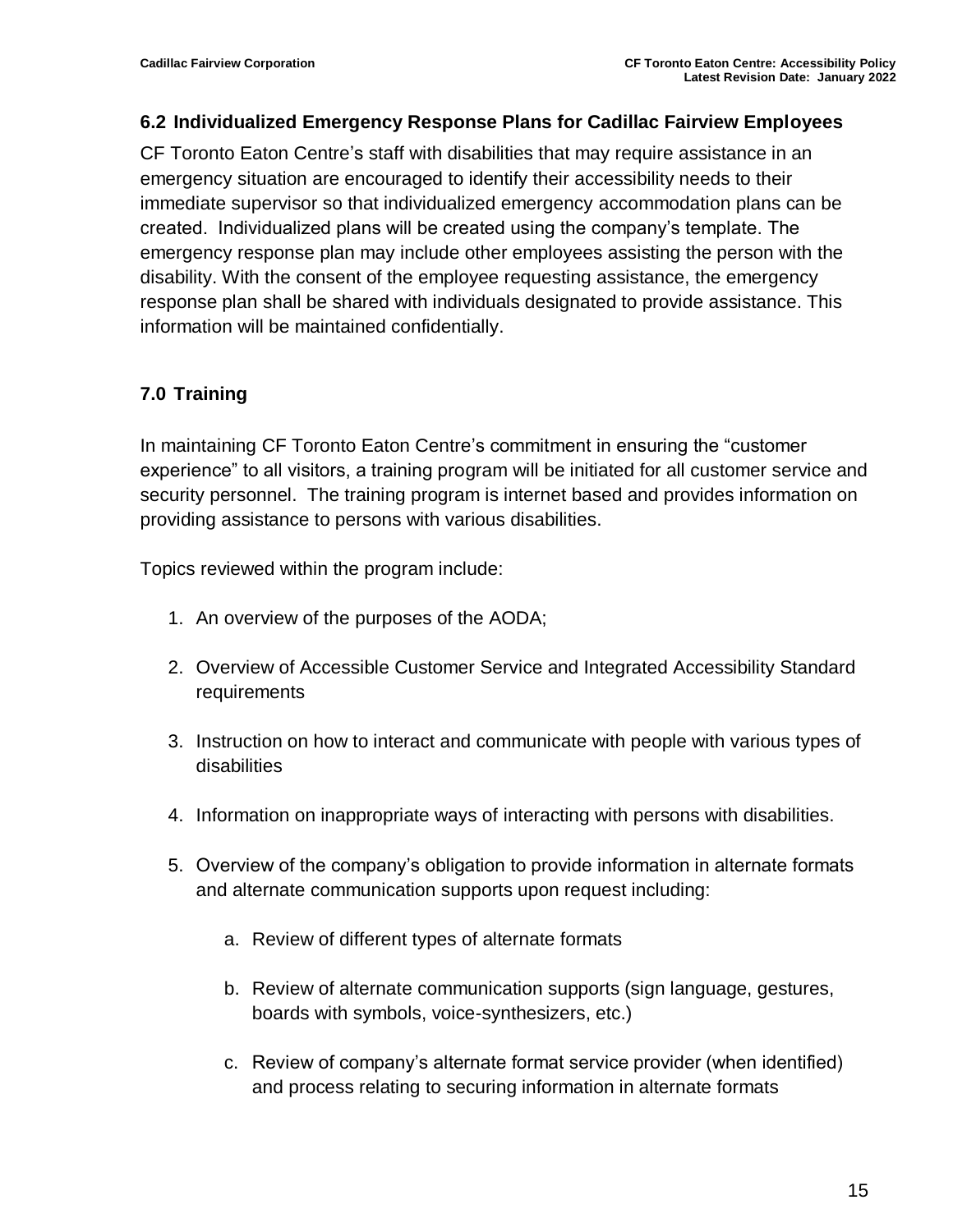- d. Review of tracking system used for alternate formats upon request
- 6. Instruction on interacting with people with disabilities who use assistive devices or require the assistance of a guide dog, other service animal or a support person
- 7. Information on how to use equipment or devices available at CF Toronto Eaton Centre, that may help people with disabilities access our tenant's services, such as: wheelchairs, elevators, escalators, automatic door openers.
- 8. Instruction on procedures for what to do if a person with a disability is having difficulty accessing CF Toronto Eaton Centre or one of its many tenants.
- 9. Information contained within this document.

In addition to the above customer service training, management and supervisory staff will be trained in our obligations under the Ontario Human Rights Code.

Training records for the above training will be kept at Cadillac Fairview Organizational Development office at 20 Queen Street West, 5<sup>th</sup> Floor, Toronto, ON M5H 3R4. Training records contain the names of CF Toronto Eaton Centre personnel and the dates in which the training was completed.

CF Toronto Eaton Centre will maintain ongoing training with all employees on an as needed basis.

#### <span id="page-15-0"></span>**8.0 Customer Service Feedback Process**

In ensuring the CF Toronto Eaton Centre maintains the highest level of service to visitors; a process of receiving customer service feedback has been established.

Upon receipt of any complaint, the employee receiving the complaint shall immediately forward it to Security & Life Safety Manager. An initial response will be made as soon as possible, normally within three business days acknowledging receipt and that the complaint is being reviewed. CF Toronto Eaton Centre will take into account a person's accessibility needs when communicating, receiving and/or responding to the complaint.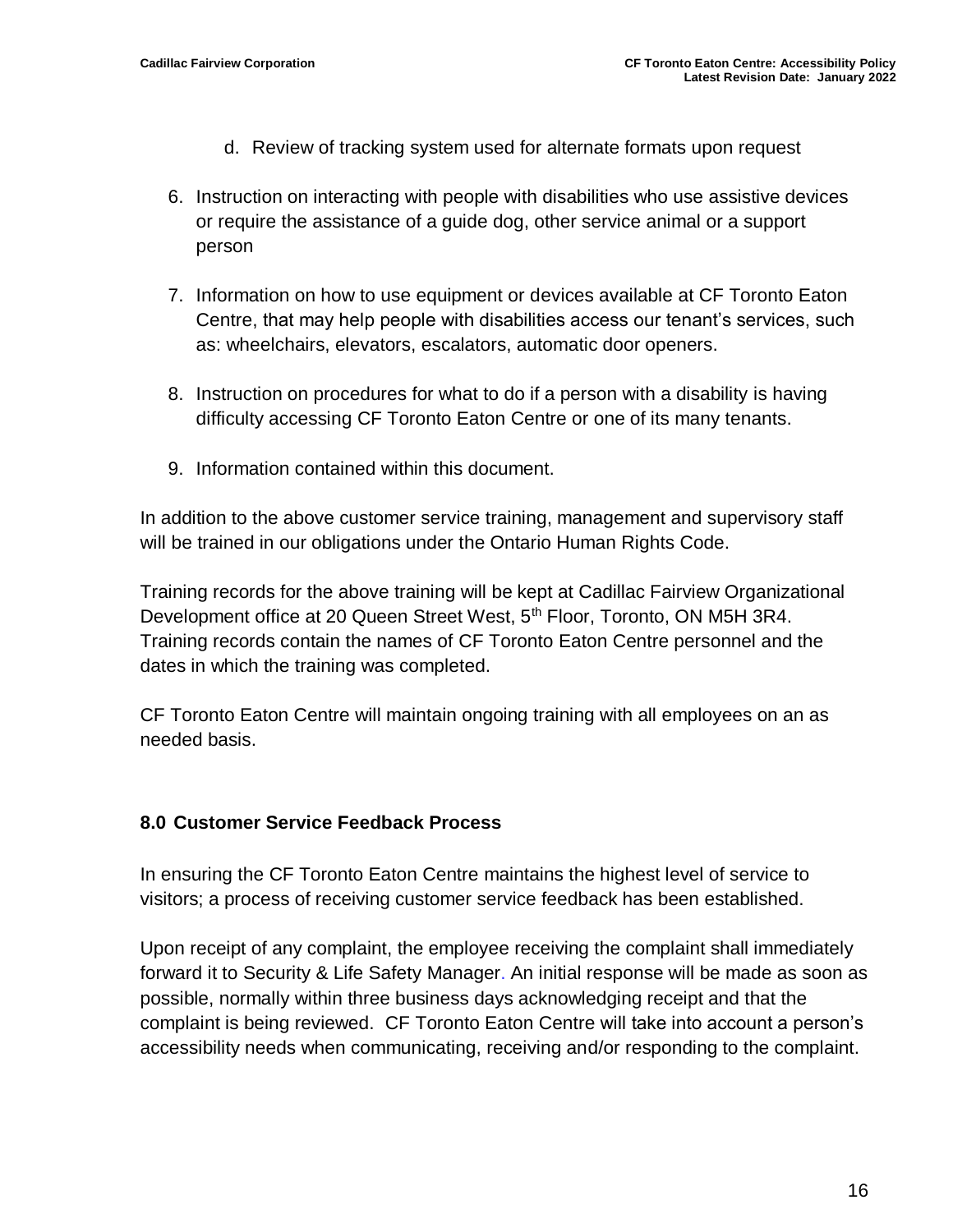Corporate Communications is available to provide support if additional assistance is required. In such cases, please contact **Corporate Communications @ [416-598-8200](tel:416-598-8200)**.

All inquiries, customer feedback and complaints may be submitted in one of the following ways:

#### **In person (Orally): CF Toronto Eaton Centre**

| <b>Guest Services Centre, Level 2</b> |                    |  |  |  |
|---------------------------------------|--------------------|--|--|--|
| Monday – Friday                       | $9:30am - 9:30pm$  |  |  |  |
| Saturday                              | $9:30am - 9:30pm$  |  |  |  |
| Sunday                                | $10:00am - 7:00pm$ |  |  |  |

**By telephone: CF Toronto Eaton Centre** Guest Services 416-598-8560 **In writing: CF Toronto Eaton Centre, Administration Office**

220 Yonge Street, Suite 110, Toronto, ON M5B 2H1

#### **Electronic Mail: tecguestservices@cadillacfairview.com**

Customers with disabilities are welcomed to provide feedback in any manner deemed most convenient. Responses to feedback received from customers with disabilities will be provided in alternate formats or alternate communication supports upon request.

#### <span id="page-16-0"></span>**9.0 Multi-Year Accessibility Plan and Annual Progress Reports**

Cadillac Fairview and CF Toronto Eaton Centre will draft and make public a Multi-Year Accessibility Plan to address compliance requirements of O. Reg. 191/11 and O. Reg. 413/12. Cadillac Fairview and CF Toronto Eaton Centre will also draft and make public annual progress reports outlining steps taken to meet the goals and objectives of the Multi-Year Plan.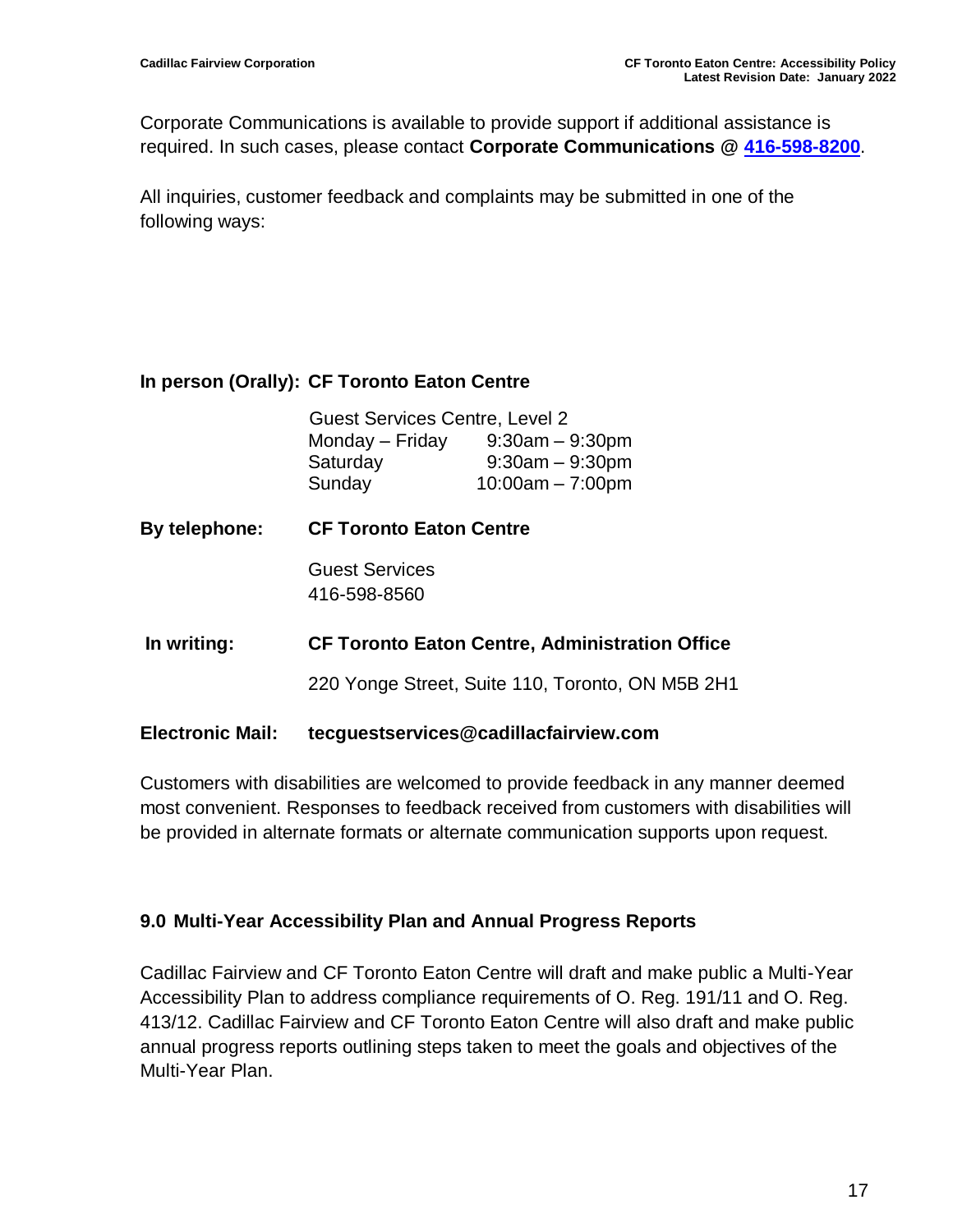#### <span id="page-17-0"></span>**10.0 Emergency Preparedness**

Management of incidents involving persons with disabilities is covered in the respective property Emergency Response Plan, and in case of fire, under the specific Fire Response Plan. These plans describe the operational and personnel requirements for assisting persons with disabilities and their support parties or animals.

#### **10.1 Emergency Procedures, Plans and Public Safety Information**

Emergency procedures, plans and public safety information that are available to the public, including any relevant updates, will be made available to the public and in an accessible format or via accessible communication support upon request. Timeframes for provision of this information will be dependent upon the format requested but will be provided as soon as is practicable.

CF Toronto Eaton Centre staff will be trained in emergency response policies and procedures as they relate to people with disabilities, including how to communicate emergency information, how to offer evacuation assistance to people with disabilities and how to identify accessible and safe evacuation routes.

In addition to the existing plans, it is prudent to maintain some basic equipment on site that may be of use to persons needing assistance because of disabilities.

Equipment that may be of use includes:

#### **For High Rise or Multiple Levels Buildings**

- a) Wheelchairs, Rescue Chairs or Manual Lifting Devices
- b) Predetermined Waiting Areas on Each Floor

#### **For All Properties**

- a) Wheelchairs and personal walking canes
- b) Batteries
- c) Writing board and writing materials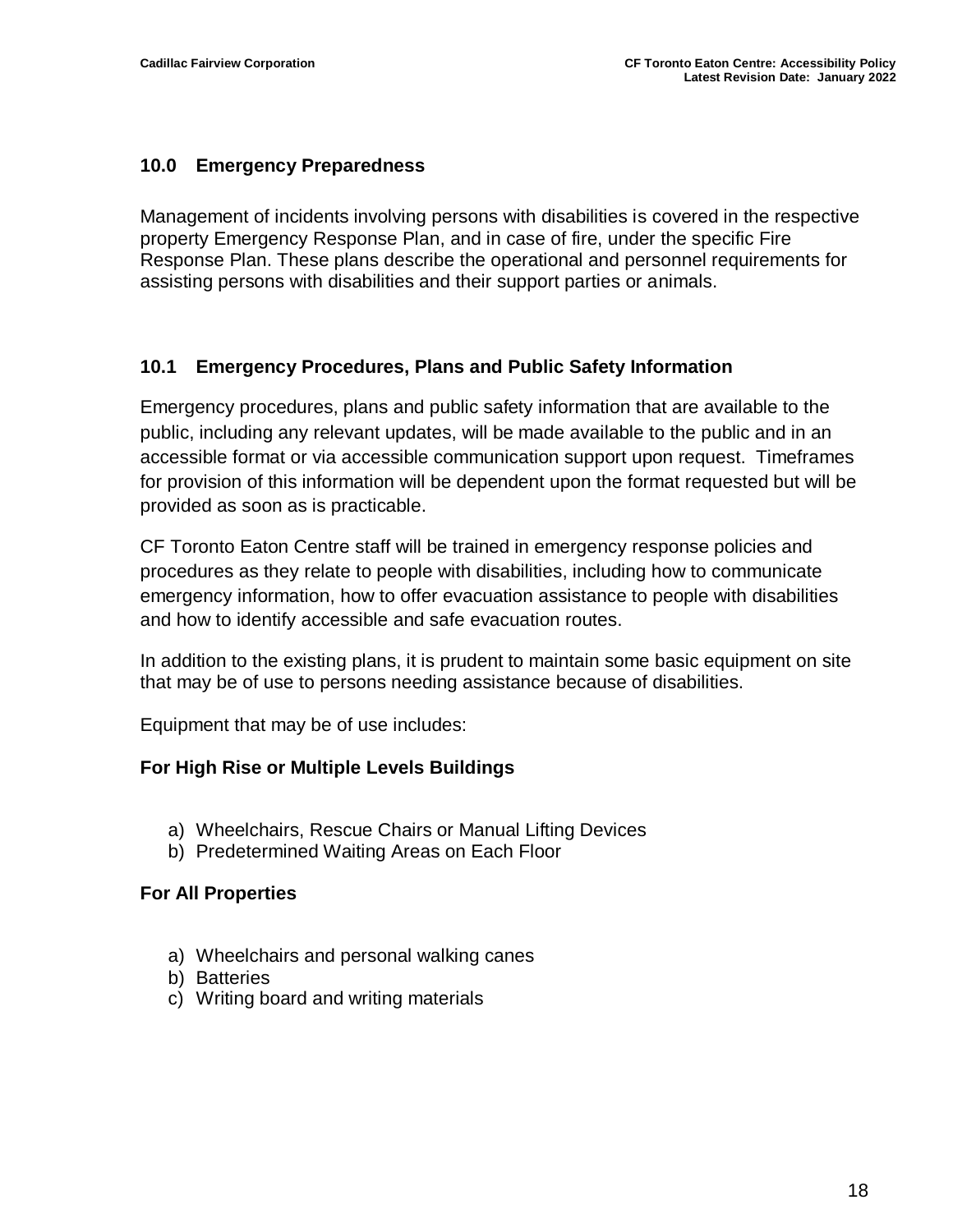#### <span id="page-18-0"></span>**11.0 Communication Plan and Availability of this Policy**

CF Toronto Eaton Centre shall notify the public of the availability of these policies and procedures and of our compliance with the AODA's Accessibility Standards for Customer Service and Integrated Accessibility Standards. Therefore, if any person requests a copy of this policy we will provide a copy taking into account the person's accessibility needs. This may include, but is not limited to, using the following formats:

- Large print, Braille,
- Audio format such as CD or digital audio format;
- Easy-read, simplified summaries of materials

CF Toronto Eaton Centre has its own provider for alternate formats. To arrange for alternate formats for this policy for people with disabilities upon request, please contact:

#### **CF Toronto Eaton Centre, Administration Office**

220 Yonge Street, Suite 110, Toronto, ON M5B 2H1

A copy of this policy will also be posted on the CF Toronto Eaton Centre website: https://shops.cadillacfairview.com/property/cf-toronto-eaton-centre/accessibility

#### <span id="page-18-1"></span>**12.0 Review Process**

At minimum, this policy will be reviewed annually by appropriate CF Toronto Eaton Centre staff. The review process, however, may be affected by AODA Regulations as they are announced. This policy, therefore, will also be reviewed upon announcement of any new Accessibility Standards of the AODA, 2005 to ensure integration and consistency with this policy. The policy may be modified to ensure full compliance with the AODA, 2005.

#### **ORIGINAL POLICY DATE: October 31, 2011**

**LAST UPDATE: December 2021**

#### **RESPONSIBLE DEPT: CF Toronto Eaton Centre Administration**